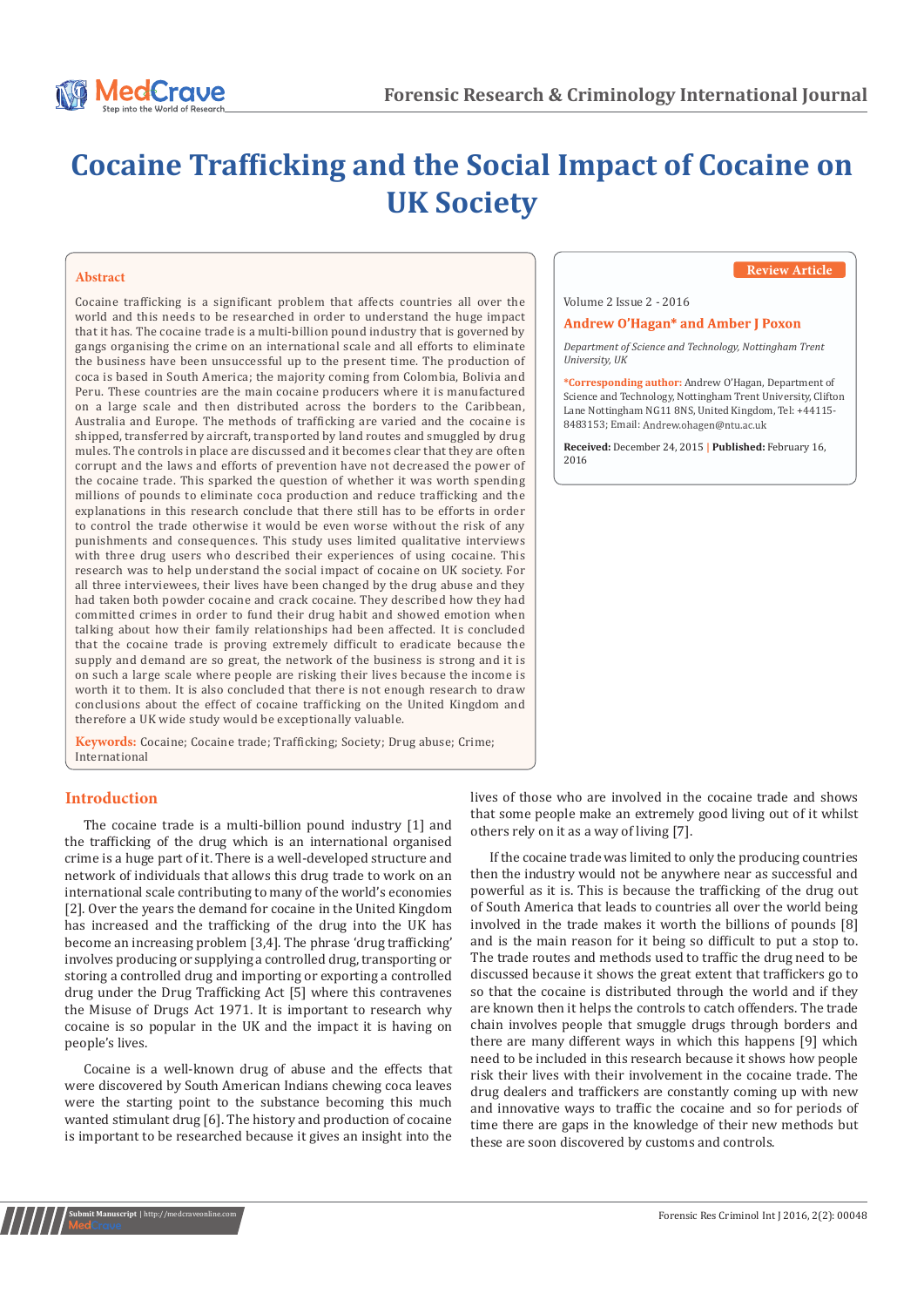There are projects in place as well as law enforcement to try and overcome the increasing problem that is the cocaine trade [10]. This shows that there are things being done in order to combat the ever-growing industry at the starting point of the production of cocaine and when it is being trafficked into other countries. The exact control measurements carried out will be discussed in order to better understand what is being done as well as the problems with many security and police forces being corrupt. This is an important part of the research because it shows how much being involved in the cocaine trade is worth that even individuals with jobs are turning to it as it provides a better income. It also shows how the prevention of the cocaine trade is just going around in circles because the solutions that are suggested are already hindered by corruption of control. The history and production of cocaine, the trade routes and methods of trafficking, including the income from the trade, will be explored with recommendations of what future action may be required.

It is acknowledged that a more in depth research programme is required incorporating a larger cross section of the drug using community, but it is also believed that the subjects interviewed during the course of the study were truthful in their responses. The in-depth interviews, however, serve to obtain first-hand accounts in relation to the impact of cocaine on the lives of those who have been involved in the use for a number of years; exploring the content of these experiences and the meaning they have for the drug users.

## **The History, Origin and Laws on Cocaine**

Cocaine is a Class A controlled drug under the Misuse of Drugs Act 1971 and is under Schedule 2 of the Misuse of Drugs Regulations 2001. It has been known for its stimulant properties for years [6] as the coca leaves from which cocaine is derived were chewed by working South American Indians who claimed it prevented them from becoming tired and hungry [10]. The stimulant has since been found to have many different effects and long term health risks which is why it is illegal.

The main effects are that it gives you a feeling of euphoria, you have an increased amount of energy, an increased alertness and increased sociability which is why people take the drug [11]. However the health risks and mental effects that include paranoia, insomnia, anxiety, depression, heart attacks, seizures and blackouts [12] are serious and essential reasons to not use cocaine as well as the bad physical features that are connected to cocaine abuse including rotten teeth, sunken eyes, yellow skin and well-known loss of the nasal septum. Cocaine is not only used by those who are unemployed or considered as 'junkie scumbags' either, there are many celebrities who have abused cocaine with one being Whitney Houston who fairly recently died because of cocaine abuse amongst other reasons [13]. A popular concoction is to mix cocaine with heroin to get what is known as a 'speedball' and this is deadly dangerous as the cocaine speeds the heart up whilst the heroin is slowing it down and it puts a huge strain on the heart [11]. Although this is a great risk, drug addicts crave the feeling that it gives them as they say it's a huge rush [14] and this feeling is first priority. Withdrawal is another dangerous part of drug taking as addicts think they can't live without the drug [10] and this leads them to never breaking the vicious circle.

There are two forms of cocaine as seen in Figures 1 & 2 [15]; the powder form which is a fine white crystalline powder and the crack cocaine which is solid rocks usually of off-white colour [16]. The powder form is cocaine hydrochloride, the salt form, and it is made from the coca paste derived from the coca leaves whereas crack is the freebase form as the salt is removed [6]. Powder cocaine is abused by snorting whereas crack can be smoked as it vaporises at lower temperatures than powder cocaine. Cocaine can also be injected and is more often taken this way when mixed with heroin but this method of use is the least common [6]. Smoking crack is often preferred to snorting cocaine because the effects are more rapid as the freebase crack melts and vaporises under flame [14] and the vapour is inhaled causing immediate effect on the brain. For cocaine addicts, one of the most important things is the sudden rush and speed of onset so as smoking crack is the fastest method to feel the effects, this is considered the best choice to drug abusers [6]. The street slang is a part of the dealing process for gangs because they use it as code for what they are really selling. Cocaine has names such as 'snow' and 'dust' because of its powder form and crack is often called 'rocks' and 'teeth' because of its appearance. Other names that are also well-known are 'Charlie', 'white lady' and 'coke' [10,17] (Figure 3).



**Figure 1:** Image to show the appearance of powder cocaine [15].



**Figure 2:** Image to show the appearance of crack cocaine [15].

**Citation:** O'Hagan A, Poxon AJ (2016) Cocaine Trafficking and the Social Impact of Cocaine on UK Society. Forensic Res Criminol Int J 2(2): 00048. DOI: [10.15406/frcij.2016.02.00048](http://dx.doi.org/10.15406/frcij.2016.02.00048)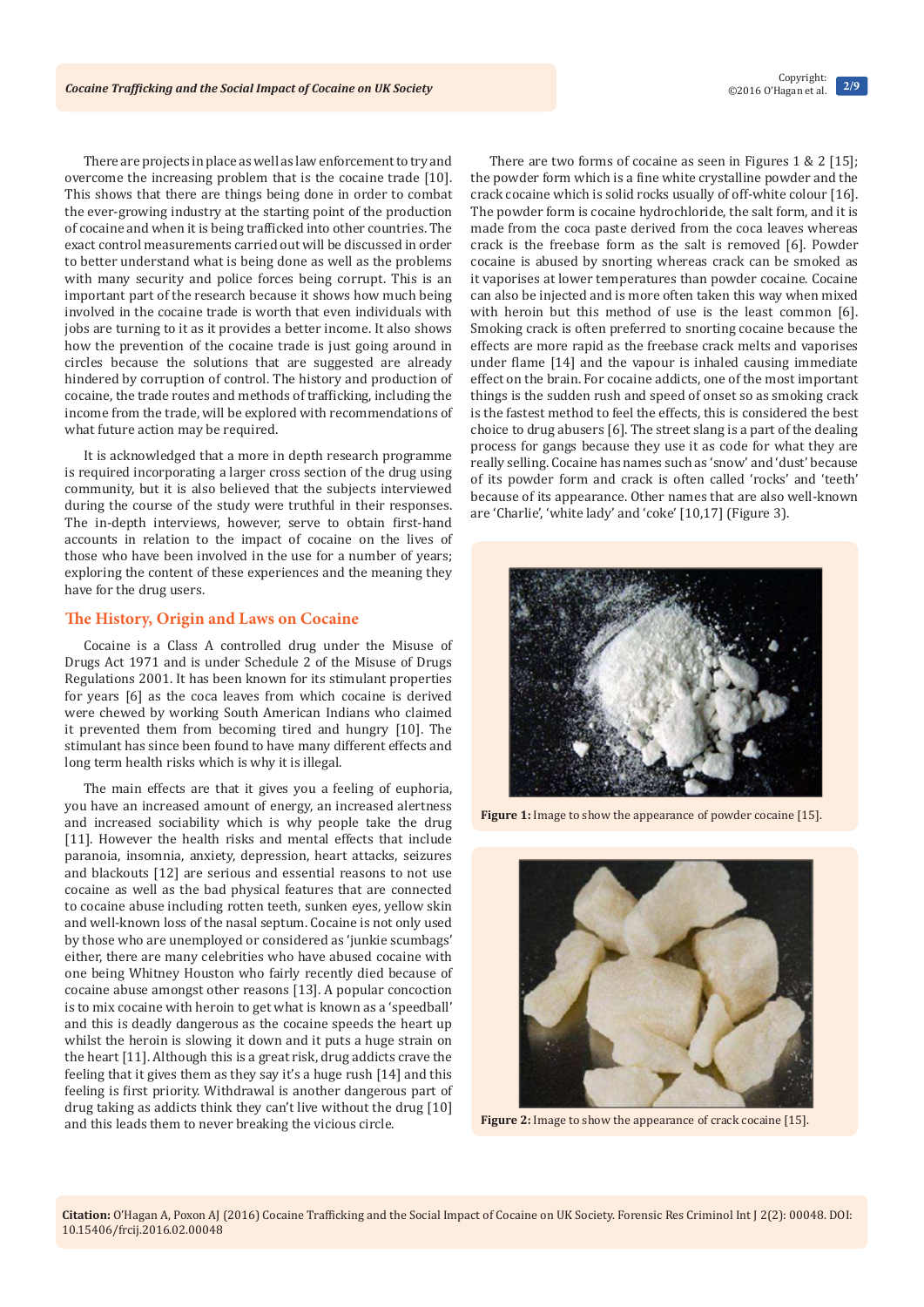

**Figure 3:** Image of a coca plant [17].

Although cocaine is now a controlled substance and seen as a highly dangerous drug, this is the opposite of how it was seen in the past and the history shows a different side to how it is now perceived. In the 1860's, a man named Angelo Mariani produced a wine containing coca and by 1870 it was being sold all over France [12]. Cocaine was also seen as a treatment for morphine addiction by Sigmund Freud in 1884 and this same year Karl Koller discovered it as being good for local anaesthetic. At these times the ideas didn't sound absurd as the effects that cocaine has seemed appropriate for those uses [12] however now that the knowledge of the drug has developed and studies have taken place to see the long term effects of cocaine, the medicinal uses don't exist. Another part of history of cocaine that many people do not know is that Coca-Cola used to contain cocaine [18]. In 1911 the Coca-Cola company owners were in federal court charged with not putting cocaine in the product [12]. It is now illegal for any product to contain cocaine and so this shows how far the legislation has changed over the years.

The Table 1 shows the journey as so to speak of the laws that have controlled cocaine and other substances such as heroin. It names the piece of legislation and explains what this law involved [6,14,19].

**Table 1:** Information given on the laws that have covered cocaine and other similar substances over the years [6,14,19].

| Legislation                                     | <b>Explanation</b>                                                                                                                                                                                                                                                                                                                                                                                                                         |
|-------------------------------------------------|--------------------------------------------------------------------------------------------------------------------------------------------------------------------------------------------------------------------------------------------------------------------------------------------------------------------------------------------------------------------------------------------------------------------------------------------|
| Pharmacy Act 1868                               | Poisons and dangerous substances regulated for the first time. Cocaine was covered by Part 1, Schedule A<br>for 'all poisonous vegetable alkaloids and their salts' but cocaine was not yet separated as a drug under this<br>Act.                                                                                                                                                                                                         |
| Pharmacy and Poisons Act<br>1908                | Cocaine was specifically named in the amended schedule.                                                                                                                                                                                                                                                                                                                                                                                    |
| Defence of the Realm Act<br>1914 Regulation 40B | Made the sale of 'any sedative, narcotic or stimulant' to a member of His Majesty's Forces, with intent to<br>make him drunk or incapable, punishable by imprisonment up to six months. The regulation arose from<br>soldiers using cocaine.                                                                                                                                                                                               |
| The Dangerous Drugs Act<br>1920                 | Prohibited the production, import or export, possession, sale, and distribution of cocaine and other drugs,<br>opium, morphine and heroin, except by persons licensed by the Home Secretary                                                                                                                                                                                                                                                |
| The Dangerous Drug Act<br>1967                  | Restricted the prescribing of cocaine to addicts only to specially licensed doctors.                                                                                                                                                                                                                                                                                                                                                       |
| The Misuse of Drugs Act<br>1971                 | Resolved the matter of possession of personal use being a different sentence for possession with intent to<br>supply.<br>This is now the main legislation that covers controlled substances including cocaine.                                                                                                                                                                                                                             |
| The Controlled Drugs<br>(Penalties) Act 1985    | Increased the maximum penalty for drug trafficking offences, including cocaine, from fourteen years to life<br>imprisonment.                                                                                                                                                                                                                                                                                                               |
| The Drug Trafficking<br>Offences Act 1986       | Made it an offence to sell or supply any article, except hypodermic syringes, which could be used or adapted<br>for use in the administration of a controlled drug. This offence was mainly aimed at cocaine as kits for<br>smoking cocaine were on sale in London.<br>This Act also provides powers for tracing, freezing and confiscating proceeds of drug trafficking and is<br>hoping to combat the laundering of illegal drugs money. |

#### **The production of cocaine**

The manufacturing process of cocaine is a long-winded and complicated process [10] as the coca leaves only contain an estimated 1% cocaine and there are many different steps that have to be carried out until the production is complete. The main producing countries are Colombia, Bolivia and Peru where the jungles and mountains are covered in coca plants [20]. Rincón-Ruiz & Kallis [21] study how the war on drugs in Colombia affects the rainforest. The following figures although a little dated are a good illustration of the cocaine problem showing that between

the years 2003-2008 over 250,000 hectares of rainforest was destroyed in Colombia in order to plant coca. Also in 2006, 128 hectares of land could produce one metric ton of cocaine giving an estimate that the 250,000ha of land could produce 1,953 metric tons of cocaine which to show the enormous amount that is, it equals to 1,953,000kg cocaine. The deforestation is a huge problem in South America as this study shows so it is valuable research with significant results, and this deforestation causes a bad effect on wildlife and the environment [21]. Endangered species such as the jaguars that live in the Amazon are becoming extinct as their habitat is being destroyed [22,23] (Figure 4 & 5).

**Citation:** O'Hagan A, Poxon AJ (2016) Cocaine Trafficking and the Social Impact of Cocaine on UK Society. Forensic Res Criminol Int J 2(2): 00048. DOI: [10.15406/frcij.2016.02.00048](http://dx.doi.org/10.15406/frcij.2016.02.00048)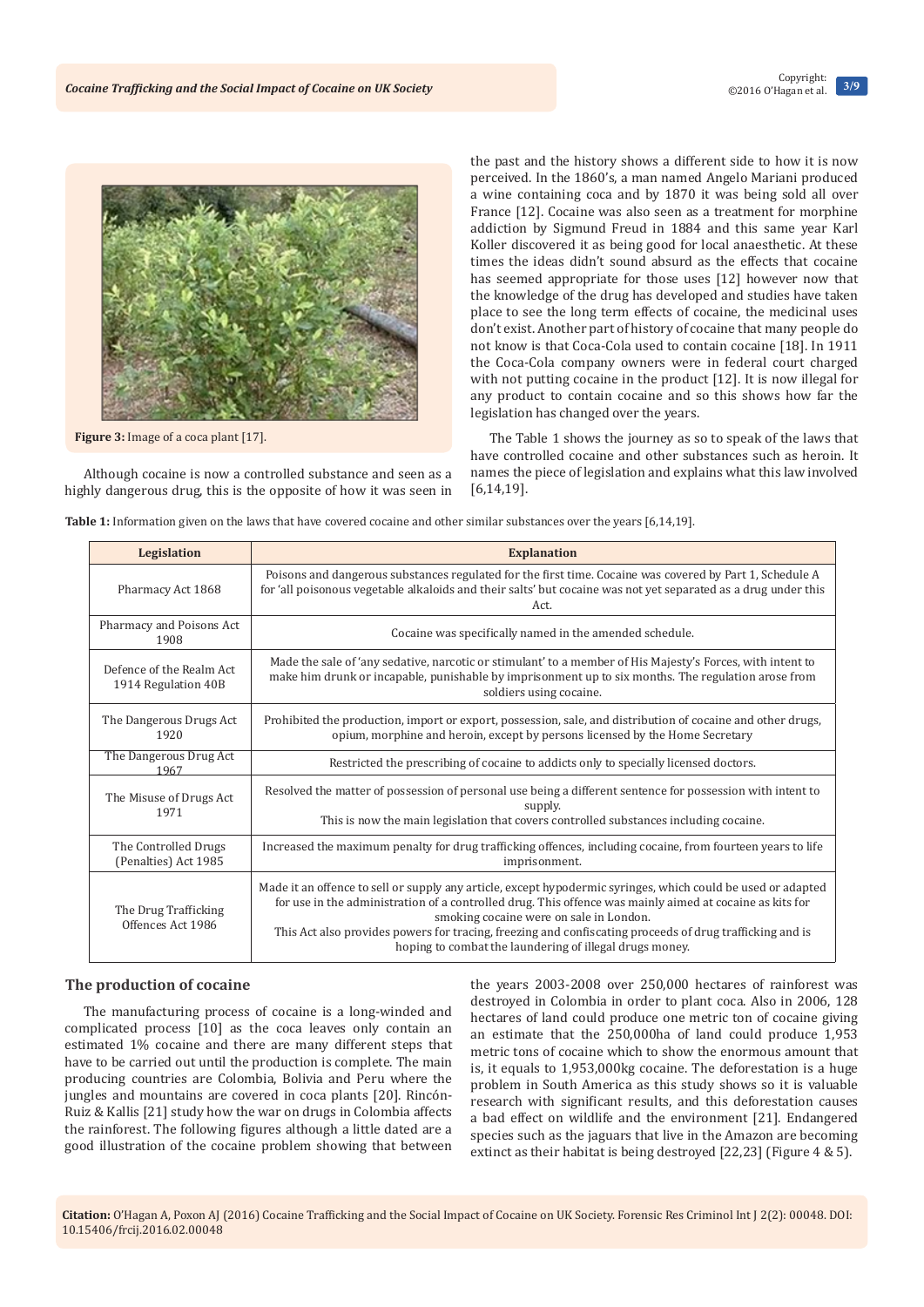

**Figure 4:** Image showing the deforestation occurring due to coca plantations [23].



**Figure 5:** Image showing the deforestation of the Amazon Rainforest for coca plantations [23].

The production of cocaine can differ greatly from large scale productions in clandestine laboratories to small scale productions in jungle huts [8]. However, the method of production remains the same and always takes place in hidden secretive areas covered by trees to prevent being caught as seen in Figure 6. This image shows the conditions of the jungle laboratories; they are dirty, unstable with a shanty structure and the equipment used in not sterile.

The process begins with extracting the cocaine from the coca leaves by making coca paste [10]. This is done by using bleach, kerosene and sulphuric acid so that the leaves soften and are made into paste. In the jungles where it all takes place, the people use their feet to crush the leaves and this is dangerous because the chemicals used are strong and acids burn. The next step is to filter the solution and skim the kerosene containing the coca alkaloid off, and all the rest is waste. This waste is poured into the rivers, as seen in Figure 7, which causes water pollution which is bad for the environment and the animals of the ocean [21]. The remaining toxic solution is strained and the residue goes to a laboratory where hydrochloride salt is added (use hydrochloric acid) which makes powder cocaine [6]. To make crack cocaine which is the freebase form, powder cocaine is heated with baking powder [16]. The refinery of cocaine often takes place at the home of a cartel (boss in the drug business) and logos are imprinted on the blocks of cocaine as shown in Figure 8.



**Figure 6:** Image showing a typical coca leaf processing plant in the middle of the Colombian jungle [17].



**Figure 7:** Image showing the waste being poured into the rivers [17].



**Figure 8:** Image showing the logos imprinted on cocaine blocks [17].

Although those that are involved in the production of cocaine in the jungles of Colombia, Bolivia and Peru do not earn good money, it is the best option and income that they will ever be offered in their lifetime [8] and this means that they would rather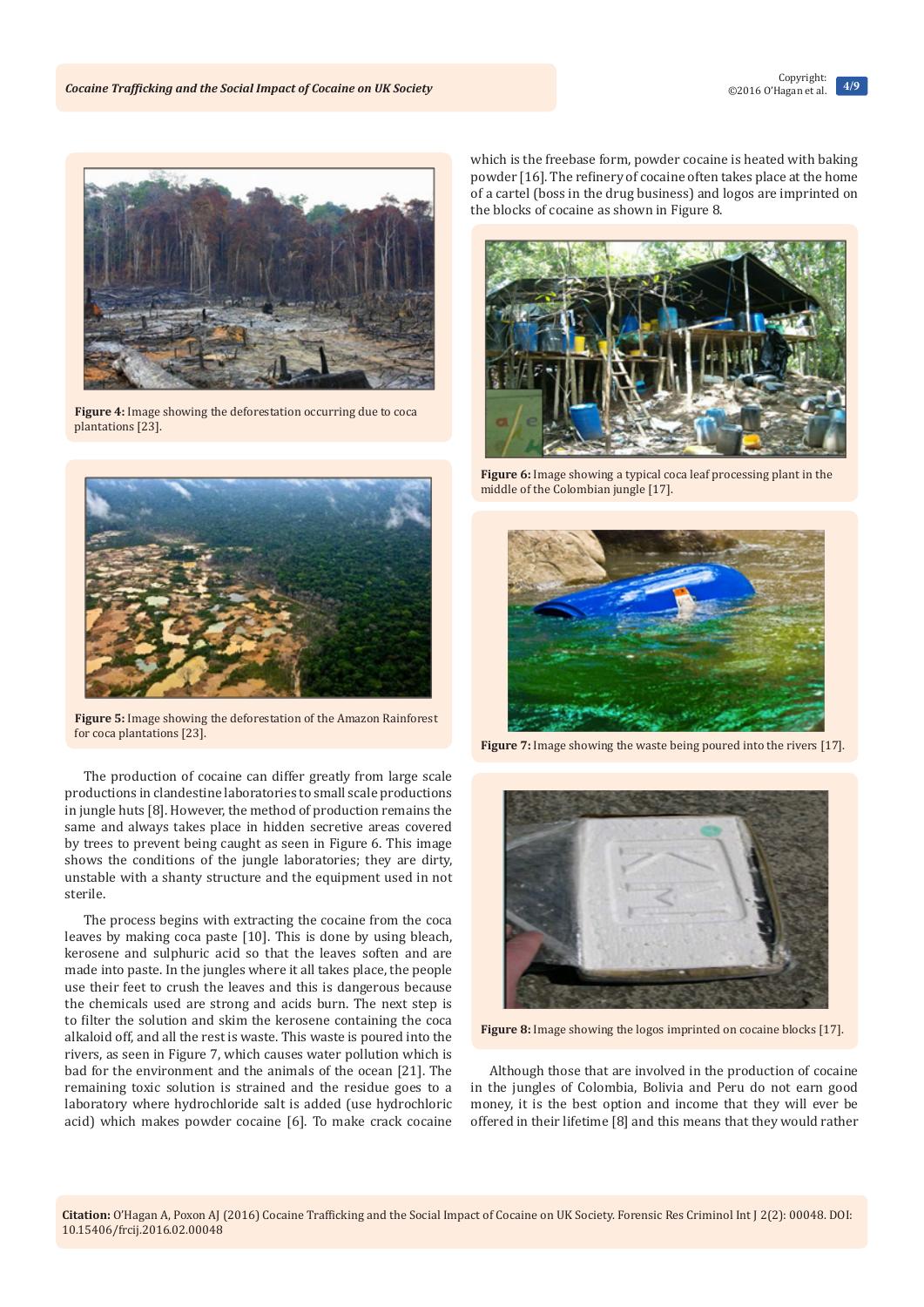be in the trade even with the health risks, risk of being killed by others higher up in the chain and the risk of imprisonment [7]. Having studied the production of cocaine it is clear that the main producers are Colombia, Bolivia and Peru and then the cocaine is trafficked and distributed around the world. The method is not simple or fast but the income makes it worthwhile to everyone involved whether in the jungle treading on the leaves to the person living in the mansion just collecting the money at the end. Cocaine production is on a massive scale with hundreds of thousands of hectares of land being used for coca plantation and this is just the beginning of an international drug trade.

## **The trade routes, methods of trafficking and job roles involved**

After cocaine has been produced in Colombia, Bolivia and Peru there are many different routes that are used to distribute the drug not only to the United States but to the rest of the world. It is estimated that about 75% of all cocaine produced is destined for the United States [12] and this arrives by using the Caribbean corridor by ships and aircraft and by using the land routes across Mexico. The waterways in South America are used for shipping cocaine to the United States and for shipping the precursor chemicals needed back to South America for production [12]. Cocaine arrives in Europe by trafficking through Africa and there are routes through Spain and Portugal [6] these routes still exist today, the Netherlands are the main hub in Europe and from here cocaine is transported to the United Kingdom by a variety of means.

There are many different methods of trafficking including by sea either on fast boats or bigger ships, by air on small aircrafts and by land crossing borders. No matter which method is chosen, the aim remains the same that the drug barons are trying to beat the customs [10] and maximise the amount of cocaine that reaches the destination. Figure 9 shows a small boat that is used for shipping cocaine. There are so many of these sent out that if a few don't make it, there is no consequence to the drug barons because they make such a vast profit that such a loss is worthless.



**Figure 9:** Image of a small boat used for shipping cocaine out of South America [17].

The methods above are for cargos of larger amounts of cocaine but there are other methods where the cocaine is concealed and trafficked in smaller amounts. Common methods are body stuffing and packing [24] where drug mules are used to traffic cocaine through customs. Cocaine is the most common drug involved in body stuffing [25] and it poses serious risk to the drug mules [26]. Figure 10 shows the cocaine pellets that have been swallowed by a body packer. There can be up to two kilograms of cocaine swallowed in pellets at one time and lubricant jelly and tubes down the throat are used to aid the process. Although the medical risks are serious there is also the risk of imprisonment but this is not enough to stop the drug traffickers because their income takes priority over the extreme risks and they have to do this in order to make a living.



**Figure 10:** Image showing the pellets of cocaine inside a body packer [26].

Other methods of trafficking drugs are by using animals where pellets are forced into them, specially made suits that have compartments to contain cocaine, putting it in luggage, and then some of the methods are so organised that the cocaine is actually concealed in the items at the point of manufacture such as paint, buttons of clothing, coal and compost [14].

After researching the trade routes and trafficking methods it is clear that there is an established network in order to transport cocaine from South America to the rest of the world. The drug mules risk their lives and these are possibly the worst off in the cocaine trade because if caught they are the ones who are punished and the drug barons make sure that they cannot be traced back to. This is part of the organised international crime where the drug cartels operate as governments and have control [12]. The trafficking of cocaine has proved to be dangerous with swallowing amounts that would be more than an overdose if the wrappings split. This research has also shown that for some, the cocaine trade has made them very wealthy people and funds a lifestyle that the majority of the population could only dream of.

## **The income from the cocaine trade**

Cocaine is one of the biggest contributors to many of the world's economies and drug money in the hands of gangs involved in the organised crime gives them enormous power [2]. The income provided by the cocaine trade is on such a large scale and most involved come from economically disadvantaged areas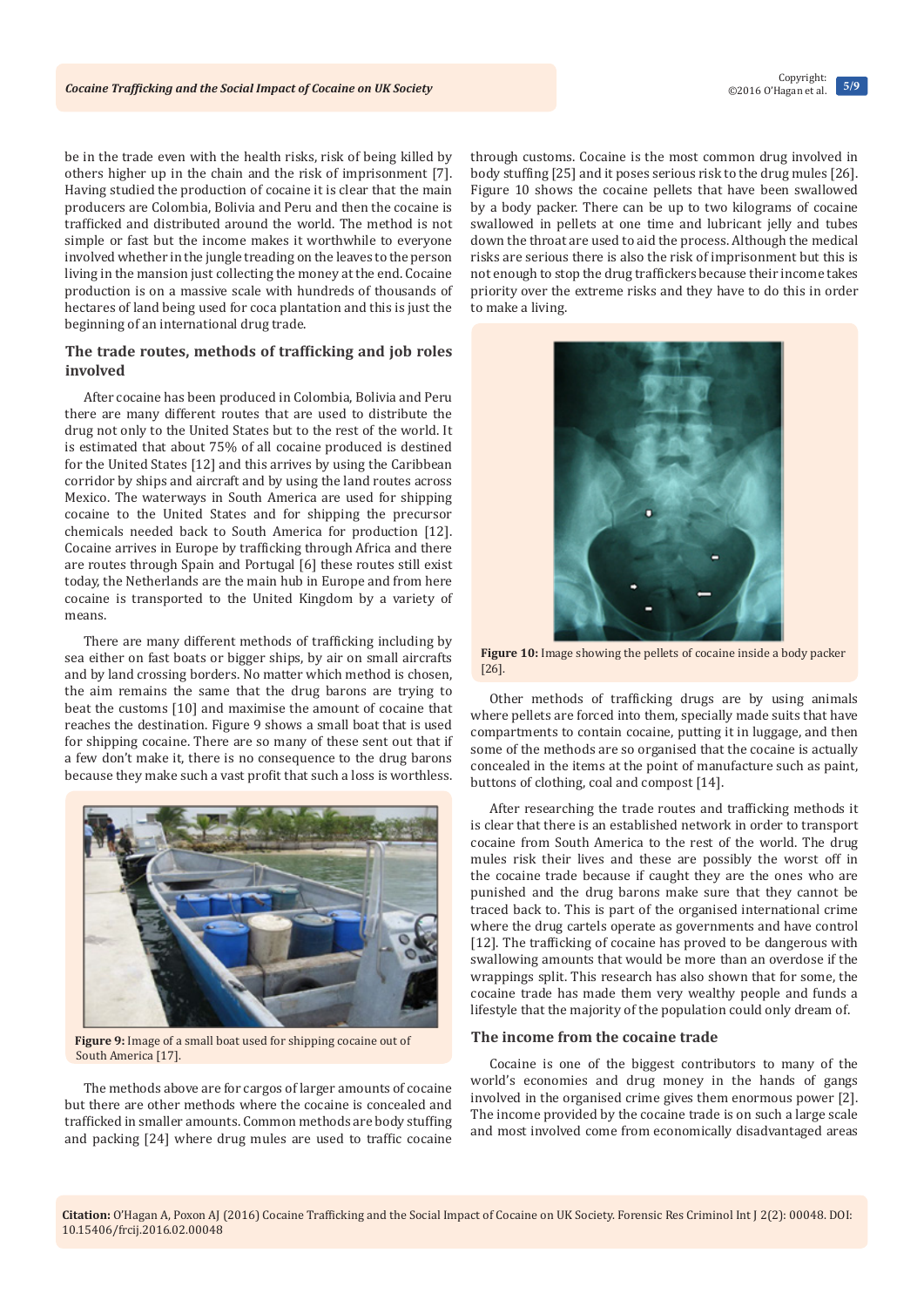where drug-related crime is around every corner [27] so it seems an attractive option because it will earn them the best money with the poor education that they have.

From the price at production of cocaine to the price it is sold at street level in the United Kingdom, it is increased by more than 150 times the original price. This is a huge profit made and shows that the cocaine trade produces an enormous income for those that are controlling the business. One of the biggest factors that contribute to the increased profits for the drug dealers is the cutting and bulking of the cocaine [28] with other substances such as caffeine. This is a popular cutting agent because it is a stimulant like cocaine. The cutting of cocaine increases profit because it allows more doses to be made [28] by using less of the illicit drug. Each time the cocaine comes into contact with a new dealer it is re-bulked and so the end purity has decreased from about 80-90% pure at production to between 10-20% pure at street level sale but the price has increased massively as is shown in Table 2 ([Appendix I](http://medcraveonline.com/FRCIJ/FRCIJ-02-00048A.zip)).

**Table 2:** Shows the amount of laboratories that were seized in 2009- 2010 across the world from using the 'Manufacture seizures of illicit laboratories reported for 2009-2010' report found in Appendix I.

| <b>Region/Country</b> | Number of Laboratories Seized for<br><b>Crack/Cocaine/Paste Production in</b><br>2009-2010 |
|-----------------------|--------------------------------------------------------------------------------------------|
| Africa                |                                                                                            |
| North America         | 23                                                                                         |
| South America         | 13,072                                                                                     |
| Europe                | 17                                                                                         |

Figure 11 shows furniture that was found at a cartel's home and part of the stools are gold plated. This shows the kind of lifestyle that the drug dealers at the top of the business have and gives an insight into reasons for why they would continue being in the trade. There are various different cartels across South America and the drug-related crimes between gangs cause many homicides from shootings [27]. It is estimated that in 1993, the Cali cartel in Colombia, which had the majority of control over the cocaine trade at the time, was earning an estimated £16 billion each year [29]. From looking at that statistic it is no wonder that the cartels are at war with each other to get control over this trade as the income is extortionate.



Figure 11: Gold plated stools at a cartel's home [17].

Although the workers in Colombia, Bolivia and Peru don't earn great money for manufacturing the cocaine, it is the best income that they would ever get and so the cocaine trade is essential for their living [8]. The people of the jungles where the cocaine is produced say that the money of the jungle is addictive just like the drug [8] and this is the main reason for involvement in the cocaine trade. If they were to give it up and quit, they would not know what to do because to them it is a normal way of living [7] and a way to support their families as well as themselves.

It is a huge problem that people are involved in the cocaine trade in these countries as it is the best source of income and it shows how bad of a state the countries are in. Even though there are medical risks and the consequence of imprisonment if caught, this has not stopped people working in the cocaine trade whether it is in the production of the drug, the trafficking of the drug across the world or the dealing of the drugs within countries. After researching the income that the cocaine trade provides, it is clear that it supports many economies in the world and it provides drug cartels and the people at the top of the business with wealth that is more than what most people can imagine.

## **The control of cocaine trafficking and possible solutions to eliminate the problem**

The cocaine trade is on such a large scale that it has proven to be extremely difficult to try and combat. There have been various different efforts, projects, laws and schemes put in place to try and eradicate the ever-increasing problem but nothing has yet caused a significant impact on putting a stop to this illegal internationally organised crime. The countries involved in cocaine production and trafficking have used different methods in order to try and prevent the illegal activity. In Colombia, Bolivia and Peru there are forces that monitor the trafficking routes but many are corrupt and make deals with the drug carriers in order to earn money [8]. The police in these countries check the 'colectivos' which are the minibuses that enter the jungles and are the only mode of public transport. All passengers' bags are checked and hands are checked for any sulphuric acid burns as this indicates working in coca pits [8] and if burns are found the police take any money from them. The eradication efforts in Colombia, Bolivia and Peru have only caused the workers to move to different areas to grow coca and produce cocaine [12]. The discovery of secret jungle laboratories has not decreased the production of cocaine in any way because there are always new locations to move to.

In 2000 Plan Colombia, financial help to combat the war on drugs, was put in place and the United States sent more than \$2.4 billion to Colombia [12]. This was decided because the problem in Colombia was becoming worse and there were fears that the gangs operating the crime were growing in strength [30]. Two other programs have been sponsored by the United States where the aim is to stop coca production in order to eliminate the manufacture of cocaine [8]. One program was set up in 1981 where the US Agency for International Development and the Peruvian Government encouraged farmers to replace their coca crops with rice and corn. The other was financed by the US State Department's Bureau of International Narcotics Matters and the aim was to destroy the coca plantations [8]. I think the idea of tackling the problem at the core; production of cocaine by growing coca, is a good way to try and eliminate the cocaine problem because if it wasn't produced

**Citation:** O'Hagan A, Poxon AJ (2016) Cocaine Trafficking and the Social Impact of Cocaine on UK Society. Forensic Res Criminol Int J 2(2): 00048. DOI: [10.15406/frcij.2016.02.00048](http://dx.doi.org/10.15406/frcij.2016.02.00048)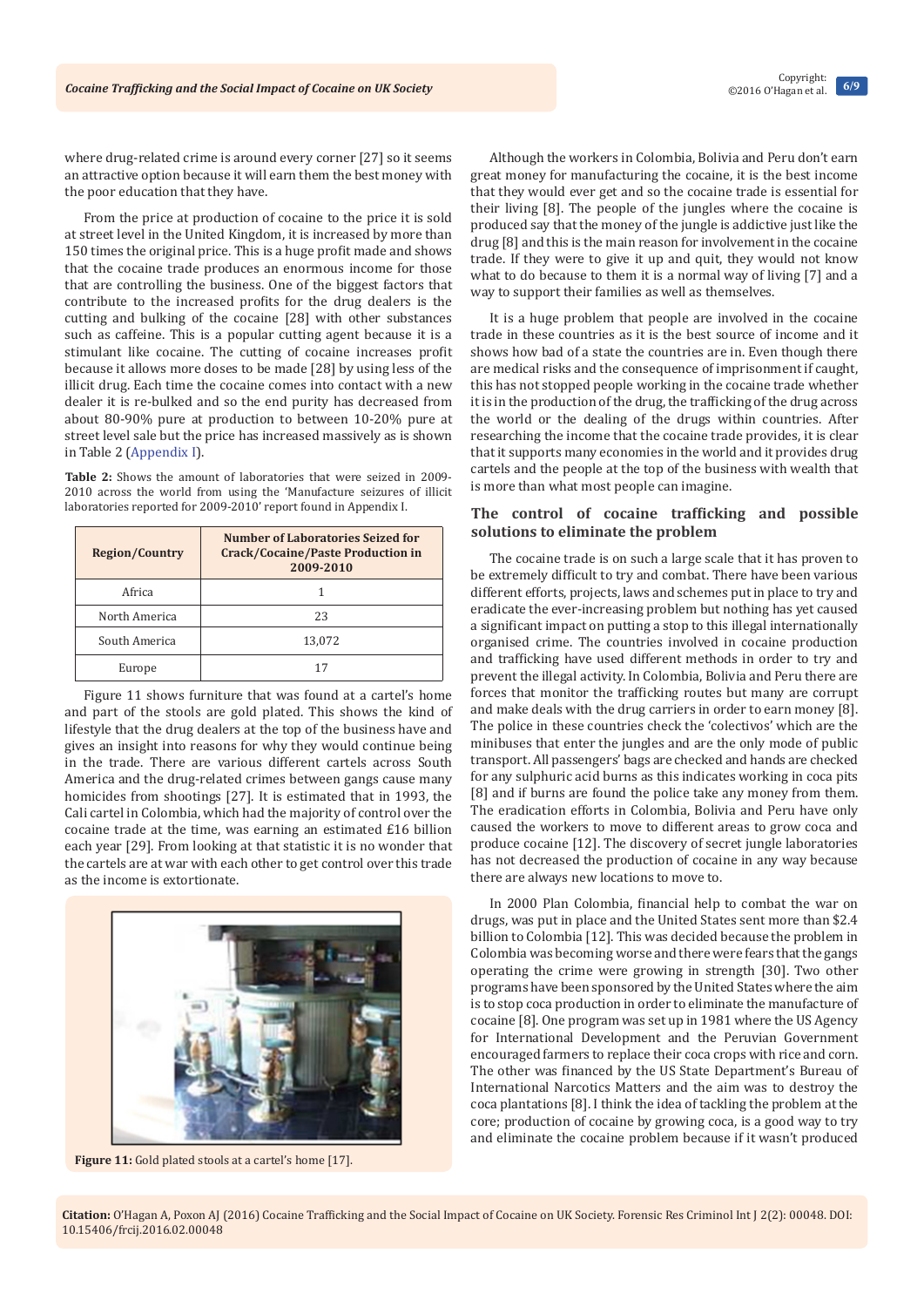in order to supply then there wouldn't be a trade. However these programs weren't successful and one of the main problems is because the controls that are in place are corrupt therefore the programs aren't effective as those involved in running them are breaking the rules. Even presidents of countries including General Meza of Bolivia have been linked with drugs and so the corruption isn't just on a low level [10].

If the cultivation of coca and the production of cocaine are too difficult to eliminate then other methods must be considered and important ones are ensuring punishments are harsh if caught offending and providing other opportunities for people in the countries suffering from poverty and poor education rather than them joining the trade in order to make a living as most workers are doing it for economic survival [31]. A study on why drug traffickers have not quit the 'game' as it is called has been carried out and the majority of responses from the interviews were because of the income and they would not know what else to do [7]. The study suggests that there should be support groups, educational classes and counselling meetings along the lines of Narcotics Anonymous. I think this would help improve the understanding of people that there are other ways to earn money and it would support them to do that which in effect helps reduce the cocaine trade as less people will be involved in the trafficking. However, I still do not feel like this would make the huge impact needed in order to eliminate the crime.

Although there are laws in place; the main one covering cocaine is the Misuse of Drugs Act 1971 and the Controlled Drugs (Penalties) Act 1985 increased the sentencing for drug trafficking, this is still not enough to deter people from being involved in the trade because the income they receive is worth the risk. A study in Nigeria [32] concluded that the punishment was not sufficient to stop traffickers and considered the war on drugs as being serious. The death penalty once existed in the country and it had been rumoured as an option to return for drug trafficking offences but this did not happen.

### **The social impact of cocaine on UK society**

There has been extensive research into the social impact on society amongst African-American adolescents involved in drug trafficking [33] and there has been some research, although more limited, into the trend of adolescent drug trafficking in the United Kingdom [34]. What the studies are missing is interviews with those who have gone through most of their life taking cocaine, talking about how it has impacted them and the people around them. This method of research is lacking in the United Kingdom, so a limited in-depth set of interviews with people who have abused cocaine to see the social impact it has had on themselves and society.

The description of the study for the interviewees to read is given in [Appendix II](http://medcraveonline.com/FRCIJ/FRCIJ-02-00048A.zip) and the consent form that each signed, to cover ethical issues, is given in [Appendix III](http://medcraveonline.com/FRCIJ/FRCIJ-02-00048A.zip). Before the interviews questions were prepared which are given in [Appendix](http://medcraveonline.com/FRCIJ/FRCIJ-02-00048A.zip)  [IV](http://medcraveonline.com/FRCIJ/FRCIJ-02-00048A.zip) but because the questions are open, the actual question asked depended on the responses given by the interviewee. For the purpose of this study open questions are better than closed questions because the answers are unlimited [35] and so there is room to develop the responses. The three interviews carried out are sufficient to gain information, because they are in-depth

and provide an insight into the social impact on society. The indepth, unstructured approach appears to be the best method for interviews of this type as illustrated in [14]. All studies have limitations and the main ones for this, are that the geographical location is limited to Nottingham, the sample size is small and the age range is not greatly varied. For future studies it would be advantageous to have more interviews from cocaine users spread across the United Kingdom but within this research it was difficult to get in contact with cocaine users and so the analysis in this chapter is based on the primary research undertaken with three interviewees as well as secondary research where interviews have previously been carried out.

There are a few main points that have arisen from the three interviews carried out. From looking at [Appendices V-VII](http://medcraveonline.com/FRCIJ/FRCIJ-02-00048A.zip) it can be seen that all three users have taken cocaine in the powder form as well as crack. Another similarity is that cocaine was not the first drug experience in any of the three cases and all three individuals had mixed crack with heroin to produce snowballs. The main differences are the age that cocaine was first taken as it differs from 16 and 18 to 33 years old. The reasons for first taking cocaine also differ because two of the drug abusers tried it out of curiosity whereas one abuser took it for the purpose of staying awake at the clubbing scene. All three admitted that it had affected not only themselves but their friends, family and society. One abuser talked about how he treated his wife badly and stole from his family and said 'I would walk over anybody to get my fix'. Another abuser said how he has been in prison many times after committing crimes and said 'the majority' of addicts commit crimes in order to afford their drug habit. The other drug abuser didn't use cocaine often but has witnessed the drug affecting her friends and family as her daughter takes cocaine and her friend lost her boyfriend due to a cocaine dealing incident which left him stabbed to death. This user described cocaine and said it 'makes people more violent and unpredictable'.

From these interviews it is clear that drug abuse including cocaine has affected these peoples' lives in the long term and has also affected those around them. They have committed crimes in order to fund their drug habit and this research supports previous research that addicts turn to crime for drug money (Twist, 1989). Previous interviews have been carried out where cocaine users had said that they had 'sold drugs' and 'stolen goods' in order to get money for their drug habit [14].

From the interviews carried out and the research into previous studies, it is clear that cocaine abuse amongst other drugs has a huge impact on society. The drug users commit crimes and have a negative effect on their friends and family. Drug-related crime is increasing [28] and in the United Kingdom there is becoming an increasing amount of violence associated with gangs and dealing of the drugs.

A poem written by Danny J Aperture appears to sum up the impact of cocaine on every society including the United Kingdom:

'Cocaine true, cocaine blue, cocaine have been lying to you

It makes you happy when you are sad, it make you steal from your mom or dad.

Make you smile for a while send you on the floor like a child.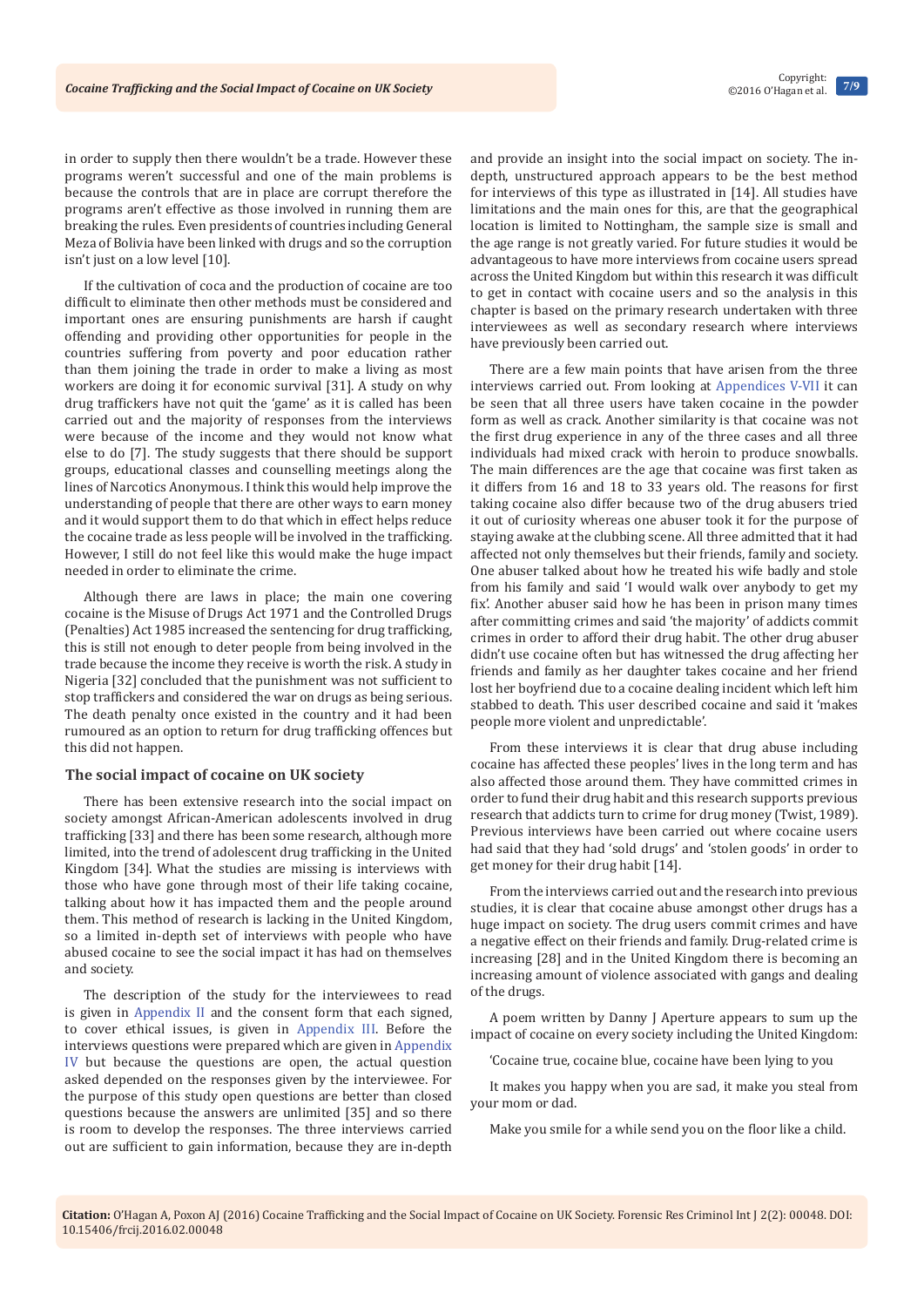White specks here, white specks there, you even look in your sister hair.

You see the time, you look at the clock, tell you it's time for another rock.

Cocaine true, cocaine blue, cocaine get the best o' you.

I sold my stereo and TV, now I have nothing left for me.

I lost my children and my wife now I don't care what happen to my life.

Chasing the dragon on a cloud, people talk about you out real loud.

What can you do, what can you say because it won't chase your cocaine blues away' [27].

One of the drug abusers that was interviewed agrees with the above poem in his responses; that he has hardly any contact with his children anymore, has stolen from his family and talked about chasing the dragon because you are chasing the rush that you will never get at the same level again (Appendix V). I think within different societies across the world there are differences in why people abuse cocaine but the impact generally stays the same that it affects not only the drug abusers but also those around them and crime is linked to the drug abuse. Cocaine is a Class A drug for a reason; it is ferociously addictive and changes people's personality and behaviour and this has been shown through the research carried out.

## **Conclusion and Recommendations**

The background information of cocaine has been provided including where the coca originates from, what the different forms of cocaine are, the mental and physical effects and the laws that cover cocaine and trafficking. The research, though limited, has shown how cocaine is manufactured and the problems it causes; deforestation to the jungles and rainforests and health risks to those involved in making cocaine. The trade routes show how the cocaine trade is on an international scale and this section shows the extent the drug traffickers go to in order to smuggle the cocaine across the borders. The results from the income of the trade show that this business is a multi-billion pound industry making those at the top very wealthy people. In the producing countries, being involved in the cocaine trade is the best option for the people as it gives them more than what they could earn doing other jobs. They see it as worth taking the risks because if they don't then they won't be able to maintain a living. The control of trafficking has proven to be unsuccessful up to the present time and this is mainly because it is difficult to eliminate the production of cocaine and so many shipments of large hauls of cocaine and drug mules are trafficking the drugs across, it is difficult to catch enough of them in order to make a difference. The impact of cocaine on UK society is huge as it affects the crime rate, welcomes more gang related violence and affects people's family lives. As well as the social impact being important, it was also found that it does cause great harm to the body and is seriously addictive which means people keep spiralling further into the drug abuse rather than getting out of it. The three interviews would tend to support this view.

#### **The way forward**

For the future, it is important to look at the control of trafficking, far more research is needed in relation to this aspect. The areas of cocaine production, the trade routes and the methods of trafficking have already been established so now it is would be desirable to focus on control because this will improve law enforcement and the number offenders apprehended. In reality it is much more difficult than this because the gangs that are operating this trade always seem to be one step ahead and it is extremely difficult to break through the circle enough to make a difference. Although it is not easy, all the controls and programs put in place are worthwhile because without these measures, the problem could be a lot worse still. Another view is that the demand is not decreasing and there is no way of putting a complete stop to the cocaine trade so the best option is to think about harm reduction, rehabilitation and support for cocaine users. This is an area that could be researched more for the future because it could reduce the amount of cocaine abuse and related crime by educating people about cocaine and the harm that it causes, even if the trafficking cannot be stopped.

The impact on the UK has not been fully researched or explored and there is insufficient data to support any analysis of cocaine trafficking in the United Kingdom. A United Kingdom wide study is needed in order to understand the effect of cocaine trafficking here, this should involve a large sample population covering all geographical areas.

### **References**

- 1. [Home Office \(1998\) Tackling drugs to build a better Britain: The](https://www.gov.uk/government/uploads/system/uploads/attachment_data/file/259785/3945.pdf)  [government's ten year strategy for tackling drug misuse. HMSO,](https://www.gov.uk/government/uploads/system/uploads/attachment_data/file/259785/3945.pdf)  [London, UK, p. 1-32.](https://www.gov.uk/government/uploads/system/uploads/attachment_data/file/259785/3945.pdf)
- 2. [Steiner R \(1998\) Colombia's income from the drug trade. World](http://www.sciencedirect.com/science/article/pii/S0305750X9800028X)  [Development 26\(6\): 1013-1031.](http://www.sciencedirect.com/science/article/pii/S0305750X9800028X)
- 3. HMCE (2002) Our fight against drug smuggling. HMSO, London, UK.
- 4. [Home Office \(2007\) The Illicit Drug Trade in the United Kingdom. \(](http://webarchive.nationalarchives.gov.uk/20110220105210/rds.homeoffice.gov.uk/rds/pdfs07/rdsolr2007.pdf)2<sup>nd</sup> [edn\), HMSO, London, UK, pp. 1-102.](http://webarchive.nationalarchives.gov.uk/20110220105210/rds.homeoffice.gov.uk/rds/pdfs07/rdsolr2007.pdf)
- 5. [Her Majesty's Stationery Office \(HMSO\) \(1994\) Drug Trafficking Act](http://www.ukcia.org/pollaw/lawlibrary/drugtraffickingact1994.php)  [1994. HMSO, London, UK.](http://www.ukcia.org/pollaw/lawlibrary/drugtraffickingact1994.php)
- 6. [Bean P \(1993\) Cocaine and Crack: Supply and Use. The Macmillan](https://www.library.yorku.ca/find/Record/1149825)  [Press Ltd, Hampshire, USA, pp. 176.](https://www.library.yorku.ca/find/Record/1149825)
- 7. [Campbell H, Hansen T \(2012\) Getting out of the Game: Desistance](http://www.ncbi.nlm.nih.gov/pubmed/22579216)  [from drug trafficking. Int J Drug Policy 23\(6\): 481-487.](http://www.ncbi.nlm.nih.gov/pubmed/22579216)
- 8. [Morales E \(1989\) Cocaine-White Gold Rush in Peru. The University of](http://www.torontopubliclibrary.ca/detail.jsp?Entt=RDM1589987&R=1589987)  [Arizona Press, Tucson, USA, pp. 228.](http://www.torontopubliclibrary.ca/detail.jsp?Entt=RDM1589987&R=1589987)
- 9. [Gilmore WC \(1991\) Drug trafficking by sea: The 1988 United Nations](http://www.sciencedirect.com/science/article/pii/0308597X9190061F)  [Convention against illicit traffic in narcotic drugs and psychotropic](http://www.sciencedirect.com/science/article/pii/0308597X9190061F)  substances. [Marine Policy 15\(3\): 183-192.](http://www.sciencedirect.com/science/article/pii/0308597X9190061F)
- 10. Twist C (1989) Facts on the crack and cocaine epidemic. Gloucester Press, London, UK, p. 32.
- 11. [Higgins S, katz J \(1998\) Cocaine abuse: behaviour, pharmacology and](http://catalog.hathitrust.org/Record/003993587)  clinical applications. [Academic Press, USA, pp. 445.](http://catalog.hathitrust.org/Record/003993587)
- 12. [Karch S \(2006\) A brief history of cocaine. \(2](http://link.crlibrary.org/portal/A-brief-history-of-cocaine--from-Inca-monarchs/IyW7vXSFAzg/)<sup>nd</sup> edn), CRC Press, Florida, [USA, pp. 188.](http://link.crlibrary.org/portal/A-brief-history-of-cocaine--from-Inca-monarchs/IyW7vXSFAzg/)